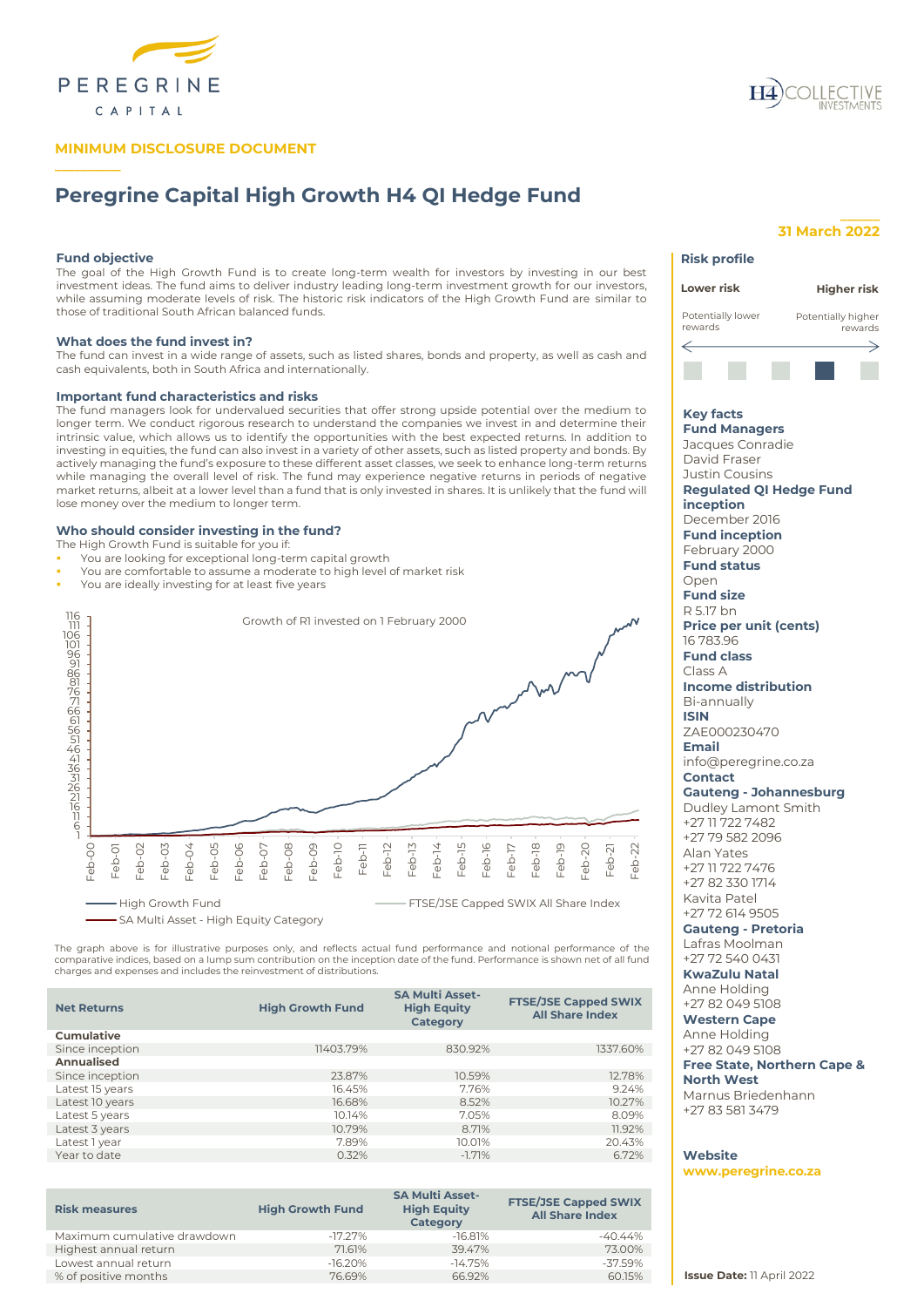|      | Jan      | Feb      | Mar      | Apr      | May      | Jun      | Jul      | Aug      | Sep      | Oct      | <b>Nov</b> | <b>Dec</b> | <b>Total</b> | Multi<br>Asset-<br>High<br>Equity<br>Category |
|------|----------|----------|----------|----------|----------|----------|----------|----------|----------|----------|------------|------------|--------------|-----------------------------------------------|
| 2000 |          | 3.27%    | 0.77%    | 1.64%    | $-7.08%$ | 17.51%   | 3.43%    | 0.57%    | 6.23%    | 1.62%    | $-0.06%$   | 6.02%      | 37.40%       | 1.65%                                         |
| 2001 | 12.21%   | $-3.15%$ | $-1.09%$ | 0.67%    | 13.45%   | 5.22%    | $-0.67%$ | 8.49%    | $-0.15%$ | $-4.81%$ | 0.75%      | $-1.43%$   | 31.46%       | 17.61%                                        |
| 2002 | 0.14%    | $-4.69%$ | 0.37%    | 6.80%    | 6.94%    | 2.02%    | $-1.50%$ | 5.22%    | 3.26%    | 4.79%    | 3.54%      | 1.79%      | 31.90%       | 1.76%                                         |
| 2003 | $-0.16%$ | $-0.74%$ | $-0.73%$ | 3.66%    | 7.28%    | 4.37%    | 8.11%    | 3.19%    | 1.19%    | 4.85%    | 4.74%      | 3.52%      | 46.53%       | 17.39%                                        |
| 2004 | 3.44%    | 3.46%    | 3.74%    | 0.21%    | 1.02%    | 6.11%    | 3.75%    | 1.78%    | 5.33%    | 5.01%    | 5.41%      | 4.21%      | 53.01%       | 27.49%                                        |
| 2005 | 1.91%    | 1.54%    | $-0.64%$ | $-0.51%$ | 3.51%    | 3.33%    | 5.62%    | 3.80%    | 2.17%    | 0.20%    | 6.90%      | 5.59%      | 38.59%       | 26.11%                                        |
| 2006 | 7.26%    | 4.01%    | 4.58%    | 3.80%    | $-0.75%$ | $-0.88%$ | $-0.17%$ | 1.99%    | 1.43%    | 4.88%    | 4.62%      | 3.79%      | 40.12%       | 23.62%                                        |
| 2007 | 4.87%    | 1.87%    | 5.66%    | 7.41%    | 5.24%    | 0.34%    | 2.25%    | 3.02%    | 5.43%    | 0.22%    | 2.11%      | 0.97%      | 46.94%       | 12.37%                                        |
| 2008 | $-2.74%$ | 5.84%    | $-0.84%$ | 0.73%    | 1.42%    | $-3.01%$ | $-7.90%$ | 5.77%    | $-5.16%$ | $-0.44%$ | $-4.66%$   | $-0.76%$   | $-11.98%$    | $-8.24%$                                      |
| 2009 | 0.28%    | $-2.27%$ | 0.81%    | 4.67%    | 2.39%    | 3.78%    | 4.12%    | 1.22%    | 1.52%    | 2.19%    | $-0.70%$   | 3.14%      | 23.07%       | 14.89%                                        |
| 2010 | 1.27%    | 1.64%    | 1.23%    | 0.86%    | $-0.77%$ | 1.96%    | 1.23%    | 1.19%    | 2.58%    | 2.39%    | 0.61%      | 1.49%      | 16.81%       | 11.39%                                        |
| 2011 | 0.59%    | 0.49%    | $-0.08%$ | 1.77%    | 1.31%    | $-0.01%$ | 0.34%    | 0.20%    | 2.11%    | 3.79%    | 0.89%      | 1.96%      | 14.12%       | 5.26%                                         |
| 2012 | 4.55%    | 2.61%    | 4.16%    | 2.22%    | 1.15%    | 3.00%    | 4.37%    | 2.06%    | 3.22%    | 1.66%    | 2.39%      | 0.72%      | 37.18%       | 16.27%                                        |
| 2013 | 4.98%    | 0.38%    | 4.45%    | 0.59%    | 1.74%    | 2.59%    | 0.65%    | 1.19%    | 3.24%    | 2.65%    | 0.16%      | 2.91%      | 28.55%       | 18.03%                                        |
| 2014 | $-3.97%$ | 4.76%    | 1.86%    | 2.74%    | 3.34%    | 1.03%    | 0.78%    | 3.81%    | 3.46%    | 5.12%    | 2.40%      | 3.16%      | 32.13%       | 9.50%                                         |
| 2015 | 1.94%    | 6.10%    | 5.68%    | 2.40%    | 1.04%    | $-0.91%$ | 0.78%    | 1.29%    | $-0.02%$ | 5.58%    | 1.38%      | 0.07%      | 28.09%       | 7.66%                                         |
| 2016 | $-5.57%$ | $-2.30%$ | 4.00%    | 2.88%    | 3.33%    | $-0.71%$ | 1.84%    | 1.26%    | $-0.36%$ | 1.08%    | $-1.86%$   | 1.25%      | 4.52%        | 1.31%                                         |
| 2017 | 2.50%    | 0.40%    | 0.45%    | 1.85%    | 3.62%    | $-0.31%$ | 2.69%    | 0.38%    | $-0.10%$ | 5.81%    | 0.63%      | $-2.28%$   | 16.52%       | 9.97%                                         |
| 2018 | $-1.09%$ | $-2.97%$ | $-3.52%$ | 4.74%    | $-1.73%$ | 1.92%    | $-0.62%$ | 3.98%    | $-1.57%$ | $-4.77%$ | 1.17%      | 0.72%      | $-4.13%$     | $-3.60%$                                      |
| 2019 | 4.58%    | 2.78%    | 2.62%    | 2.45%    | $-1.95%$ | 1.97%    | 0.04%    | $-1.95%$ | $-0.17%$ | 1.96%    | 0.57%      | 0.08%      | 13.52%       | 9.52%                                         |
| 2020 | $-0.32%$ | $-5.54%$ | $-0.78%$ | 6.14%    | 2.45%    | 4.79%    | 2.12%    | 2.95%    | $-1.97%$ | 1.84%    | 3.05%      | 1.60%      | 16.98%       | 1.92%                                         |
| 2021 | 3.95%    | 0.25%    | 0.46%    | 2.99%    | $-1.68%$ | 1.48%    | $-0.14%$ | 1.28%    | $-0.15%$ | 1.53%    | $-1.28%$   | 3.39%      | 12.59%       | 20.18%                                        |
| 2022 | $-0.51%$ | $-1.90%$ | 2.79%    |          |          |          |          |          |          |          |            |            | 0.32%        | $-1.71%$                                      |

**Important Notes** on calculation of net returns and risk measures:

The calculation of net returns and the risk measures comprises data from the Peregrine High Growth *en Commandiite* Partnership from 1 February 2000 until 30 November 2016,<br>thereafter the data relates to the Peregrine Capi

The High Growth Fund does not have a benchmark and does not contribute towards the return of the ASISA SA Multi Asset - High Equity Category.

The data for the ASISA SA Multi Asset - High Equity Category and the FTSE/JSE Capped SWIX All Share Index is provided for comparative purposes.

#### **Fund commentary**

The net return for the month of March was 2.79% for the High Growth Fund. March was one of the most volatile months that we have experienced in a long time. The volatility was driven by dislocations in global markets from the Russian conflict, as well as continued concerns around inflation. Global markets generally reversed the negative trend that they have had this year, with the S&P and MSCI Indexes ending firmly positive in March, whilst the JSE All share remained flat. The Fund's local holdings performed well, driven by strong gains in our special situation shares and local financials holdings. These gains were slightly offset by our exposure to China which was impacted by a significant sell off in early March.

The ongoing uncertainties around the Ukraine and Russia conflict, COVID-19, global growth trajectories, inflation, interest rate hikes and local politics continue to create significant volatility in asset prices. Peregrine Capital remains resolutely committed to seeking out investment opportunities during these uncertain times, based on detailed, bottom up, fundamental research and deploying capital rationally where market prices deviate materially from fundamental value. We remain confident that over the medium term the earnings growth of our shares should come through in strong performance for investors.

| Income distributions for the last 12 months | 30-Sep-21 | 31-Mar-21 |
|---------------------------------------------|-----------|-----------|
| Cents per unit                              | $\sim$    |           |

| <b>Asset allocation</b>                                                 | <b>SA</b> | <b>Foreign</b> | <b>Total</b> |
|-------------------------------------------------------------------------|-----------|----------------|--------------|
| Net equity                                                              | 36.99     | 24.15          | 61.14        |
| Net fixed income                                                        | 6.48      | 0.20           | 6.68         |
| Net real estate                                                         | 2.77      | 0.02           | 2.79         |
| Cash and cash equivalents, Interest<br>Bearing CIS Portfolios and other | 46.09     | $-16.70$       | 29.39        |
|                                                                         |           |                |              |
| Gross exposure (%)                                                      |           |                | 154.37       |
| <b>Fund costs (Excl. VAT)</b>                                           |           |                |              |

| Service Charge              |       |
|-----------------------------|-------|
| Fund Manager fee            | 1.50% |
| H4 Administration fee*      | 0.23% |
| <b>Total Service Charge</b> | 173%  |
| Performance fee**           | 20%   |

\*Includes fees payable for fund administration, for risk data services and to H4 \*\*levied on 20% increase in NAV, subject to the high water mark

## **Total Expense Ratio (TER) and Transaction Costs (TC)**

| TER and TC breakdown for the 1 and 3<br>year period ending 31 Dec 2021: | 1yr%  | 3yr%  |
|-------------------------------------------------------------------------|-------|-------|
| Service charge                                                          | 1.68% | 1.72% |
| Performance fee                                                         | 3.02% | 3.06% |
| <b>VAT</b>                                                              | 0.71% | 0.72% |
| Other costs                                                             | 0.14% | 0.08% |
| <b>Total Expense Ratio (TER)</b>                                        | 5.55% | 5.58% |
| <b>Transaction Costs (TC)</b>                                           | 1.21% | 1.08% |
| <b>Total Investment Charge (TIC)</b>                                    | 6.75% | 6.66% |

## **Glossary**

**Annualised performance:** reflects longer term performance rescaled to a 1 year period. Annualised performance is the average return per year over the period.

**Maximum drawdown:** the largest peak to trough decline during a specific period of investment

**Total Expense Ratio:** includes the annual service charge, performance fee and administrative costs, but excludes VAT and fund transaction costs, expressed as a percentage of the average monthly value of the fund. A higher TER does not necessarily imply a poor return, nor does a low TER imply a good return.

**Transaction Costs:** are the costs relating to the buying and selling of the fund's underlying assets, expressed as a percentage of the NAV. Transaction costs are a necessary cost in managing the fund and may impact the returns.

**Total Investment Charge** is the sum of the TER and TC. These should not be considered in isolation as returns may be impacted by many other factors over time including market returns, the type of fund and the investment decisions of the fund manager. Since the fund returns are quoted after the deduction of these expenses, the TER and TC should not be deducted again from published returns.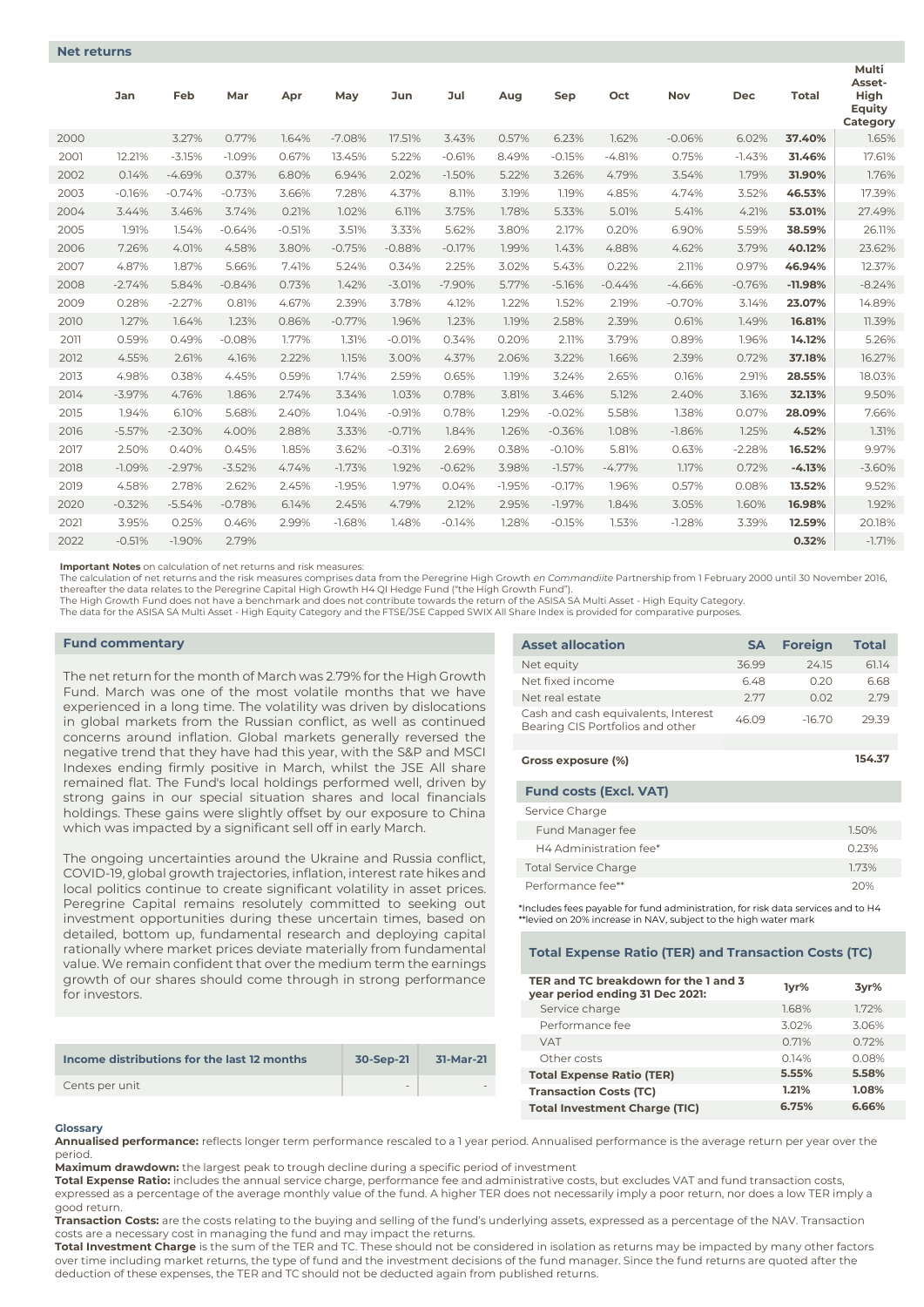## **Quarterly risk reporting for the quarter ended 31 March 2022**

## **1. Sources of Leverage:**

The prime broker appointed for the fund is Peresec (Pty) Ltd ("Peresec"). The fund achieves its leveraged positions through the utilisation of derivatives and short positions. Refer to section 2 for quarter end leverage value.

## **2. Exposure Limits:**

Gross exposure is the measure of leverage, with the limit set at 5 times NAV.

| Peak gross exposure during reporting period | 1.54 Times NAV |
|---------------------------------------------|----------------|
| Gross exposure at quarter end               | 1.54 Times NAV |

## **3. Re-hypothecation of assets:**

Re-hypothecation refers to the practice whereby the prime broker uses the securities of the fund as collateral for the prime broker's own purposes. The prime broker mandate in place does not permit the re-hypothecation of assets.

### **4. Methodology of stress testing:**

The methodology for stress testing is based on a regulatory requirement to test the impact on the performance of the fund under outlier events based on historical correlations. H4 uses an external risk data service provider, RisCura Analytics (Pty) Ltd, who has the capabilities to stress test portfolio information through a global risk factor model, MSCI BarraOne. Various stressed environments have been created and their impact assessed on the fund.

H4 are comfortable with the results of the stress testing performed on the fund for the quarter.

## **5. Counterparty Exposure:**

The counterparties to which the fund is exposed to are:

| <b>Counterparty</b>                   | <b>Exposure</b> |
|---------------------------------------|-----------------|
| Peresec                               | 1789%           |
| Standard Bank of South Africa Limited | 0.002%          |

## **7. Changes to the liquidity profile of the fund:**

There were no significant changes to the liquidity profile of the fund.

## **8. Contact information:**

For more information please contact H4 on **hedge-risk@h4ci.co.za** or +27 21 670 5259.